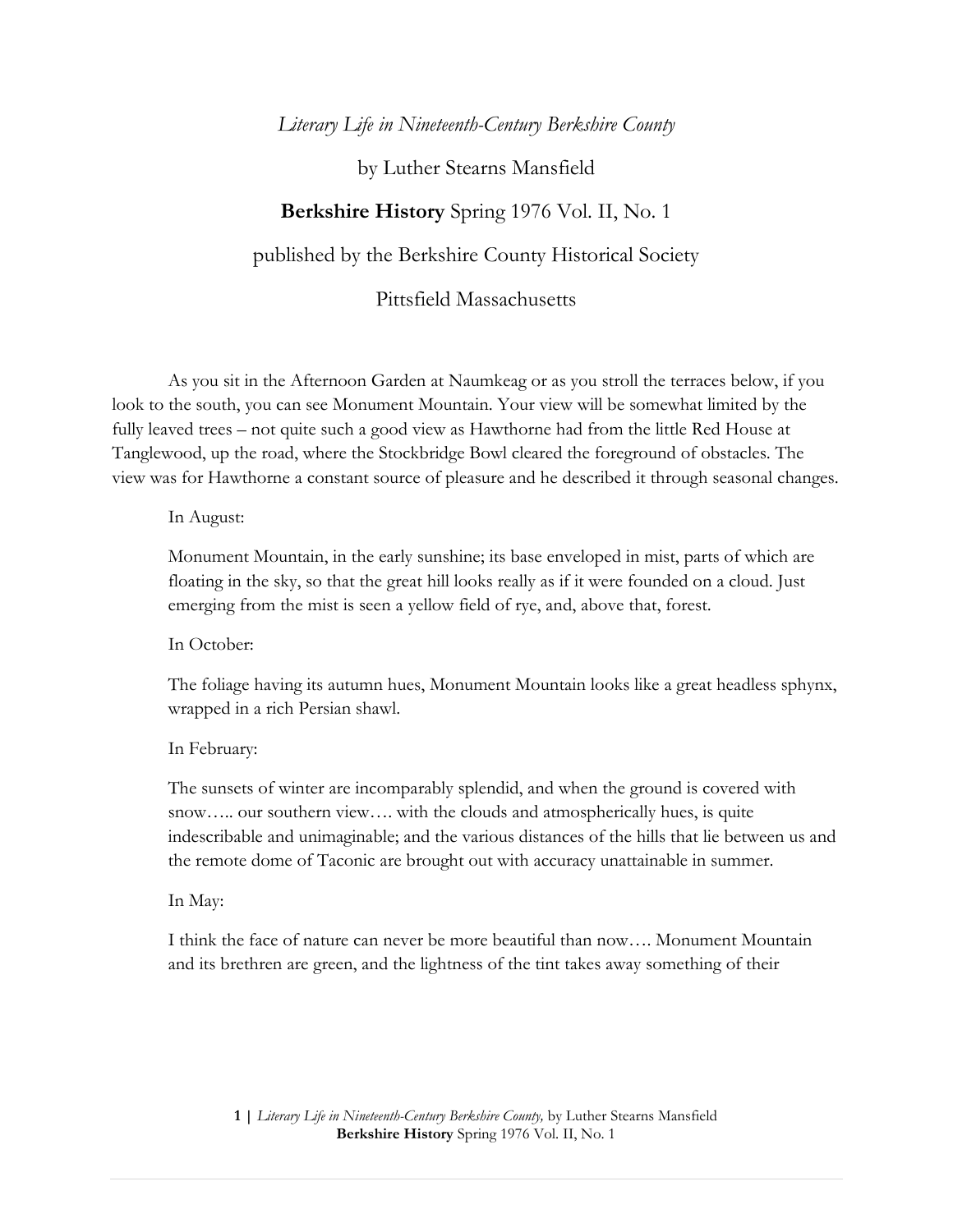massiveness and ponderosity, and they respond with livelier effect to the shine and shade of the sky. $1$ 

Monument Mountain loomed importantly in Hawthorne's brief residence in Berkshire County.

In 1850, on Monday, August 5, one of the most important events in American literacy history took place in Stockbridge – Nathaniel Hawthorne and Herman Melville met for the first time and began an intimate friendship which during the next fifteen months especially had profound effects on the creative efforts of both. Hawthorne at the time lived at Tanglewood in the Red House of the William A. Tappan estate on the north shore of the Stockbridge Bowl. Melville, until October 1850, was a boarder at Broadhall, his uncle Thomas Melville's estate, now the Pittsfield Country Club, then run as a boarding house by his uncle's window, and later he was owner and farmer of Arrowhead on Holmes Road.

David Dudley Field, Jr., a prominent New York lawyer who maintained a summer home in his native Stockbridge, was the host for an elaborate party August 5, occasioned by the visit to Pittsfield of Melville's New York friends, Evert A. Duyckinck and Cornelius Mathews. Besides Hawthorne, Melville, and Melville's guests, were present Dr. Oliver Wendell Holmes, who customarily summered in Pittsfield, James T. Fields, the Boston publisher and his recent bride, Joel Tyler Headly, the historian of Revolutionary and Napoleonic battles, all on vacation, Henry Dwight Sedgwick, another New York lawyer then visiting his widowed mother in Stockbridge, and, of course, the Field family.

As they assembled at Laurel Cottage, "convenient and rambling and pitched down in the verdure," the early arrivals had time for a brisk climb on nearby Laurel Hill, or Sacrifice Mount, the scene in Catharine Maria Sedgwick's novel, *Hope Leslie* (1827), of the daring rescue of the young white boy by the Pequod Indian maiden, Magawisca. Next came a drive across the Housatonic for a "scramble" up Monument Mountain, a "rough projection of the cliffs, scarred and blasted," made famous by William Cullen Bryant's poem about the suicide of an Indian maiden who had loved not wisely but too well. Duyckinck described the ascent:

We took to our feet on its sides and strode upward Hawthorne and myself in advance, talking of the Scarlet Letter. As we scrambled over rocks at the summit which surveys a wide range of country on either side, a black thunder cloud from the south dragged its ragged edges towards us – the thunder rolling in the distance. They talked of shelter and shelter there proved to be though it looked unpromising but these difficulties, like others, vanish on trial and a few feet of rock with a damp underground of mosses and decay actually sheltered publisher Fields curled whiskers, his patent leathers and his brides delicate blue silk. Dr Holmes cut three branches for

<sup>1</sup> Nathaniel Hawthorne, *American Notebooks*, Randall Stewart, ed. (New Haven: Yale University Press, 1932.)

**<sup>2</sup> |** *Literary Life in Nineteenth-Century Berkshire County,* by Luther Stearns Mansfield **Berkshire History** Spring 1976 Vol. II, No. 1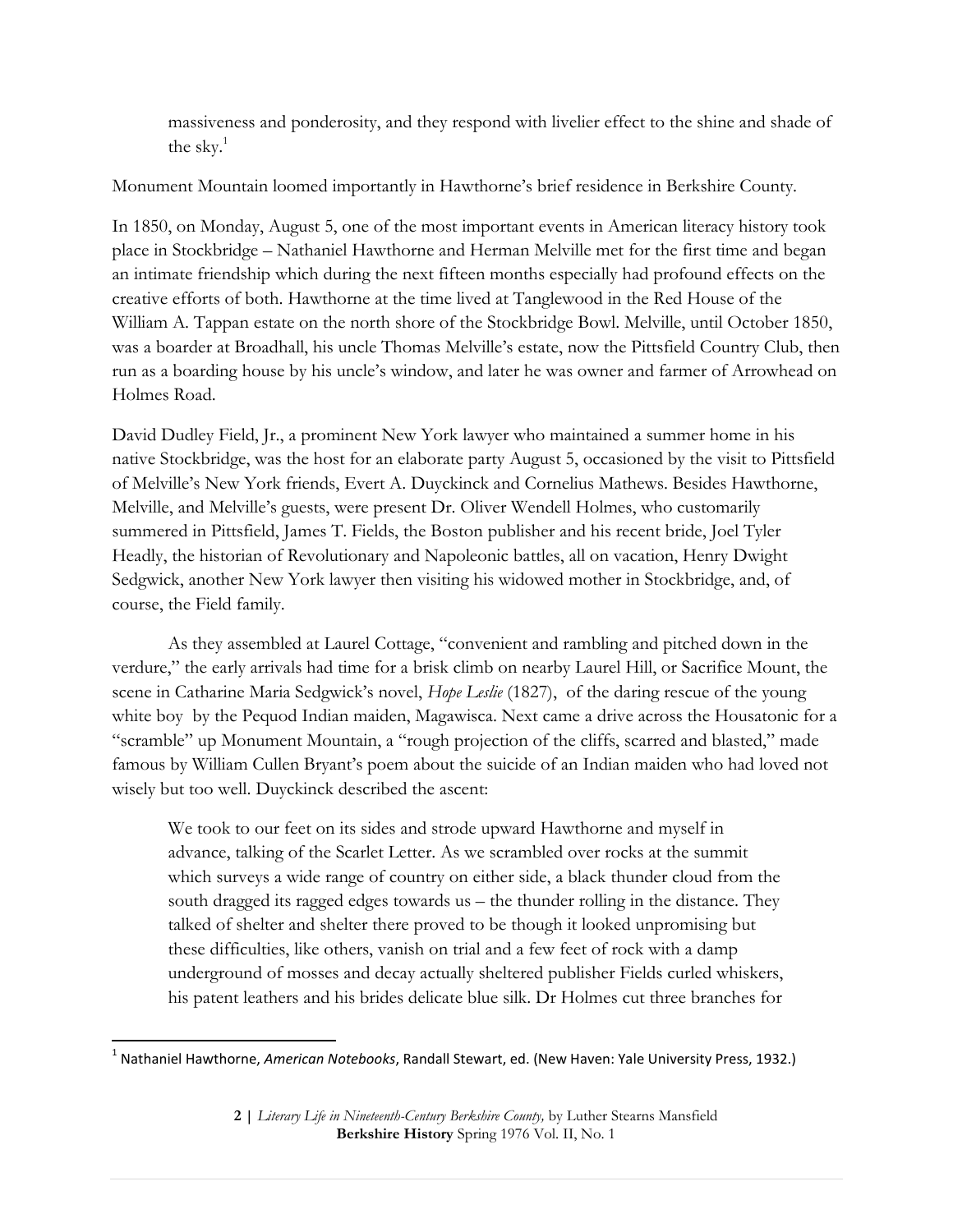an umbrella and uncorked the champagne which was drunk from a silver mug. The rain did not do its worst and we scattered over the cliffs, Herman Melville to seat himself, the boldest of all, astride a projecting bowsprit of rock while Dr Holmes peeped about the cliffs and protested it affected him like ipecac. Hawthorne looked wildly about for the greatest carbuncle. Mathews read Bryant's poem. The exercise was glorious.<sup>2</sup>

It is not difficult to believe that the entire exploit seemed "glorious," since James T. Fields recalled that

somebody proposed Bryant's health and "long life to the dear old poet." This was the most popular toast of the day and it took  $\dots$  a considerable quantity of Heidseick to do it justice.<sup>3</sup>

On the return to Laurel Cottage, the dinner was, as Duyckinck described it, "a three hour's business from turkey to ice cream, well moisturized by the way" and

Dr. Holmes said some of his best things and drew the whole company out by laying down various propositions of the superiority of the Englishman. Melville attacked him vigorously. Hawthorne looked on and Fields his publisher smiled with internal satisfaction underneath his curled whiskers at the good tokens of a brilliant poem from Holmes at the Yale College celebration.

Even the long dinner was not the end of the festivities. There followed a walk through the Ice Glenn , "a break in one of the hills of tumbled huge, damp, mossy rocks in whose recesses ice is said to be found all year round." Then tea and more talk and finally for Melville and his guests the 10 p.m. train back to Pittsfield.

Melville left no explicit account of the Stockbridge party, but "Hawthorne and his Mosses," appearing anonymously in the *Library World,* August 17 and 24, 1850, reflected his response to the man of whom Duyckinck said, "Hawthorne is a fine ghost in the case of iron – a man of genius and he looks it and lives it."<sup>4</sup> When Duyckinck returned to New York one week after the party, he took with him the manuscript of Melville's essay.

Of his momentous meeting, Hawthorne's journal entry told only the names of those present, with bare mention of the before-dinner climb of Monument Mountain, the interruption by a shower, and

 2 Evert A. Duyckinck to his wife, August 6, 1850. See Luther S. Mansfield, "Glimpses of Herman Melville's Life in Pittsfield, 1850-1851," *American Literature*, IX (March 1937), 36-48, for full text of all Duyckinck letters referred to. The original letters are in the New York Public Library. Fuller details on the residence of the two authors in the country are given in Luther S. Mansfield's lead article in Howard P. Vincent, ed., *Melville and Hawthorne in the Berkshires*, Melville Annual 1966; (Kent, Ohio: Kent State University Press, 1968), 4-21.

<sup>3</sup> James T. Fields, *Yesterdays with Authors* (Boston, 1872), pp. 52-53

 $^4$  Everet A. Duyckinck to his wife, August 9, 1850.

**<sup>3</sup> |** *Literary Life in Nineteenth-Century Berkshire County,* by Luther Stearns Mansfield **Berkshire History** Spring 1976 Vol. II, No. 1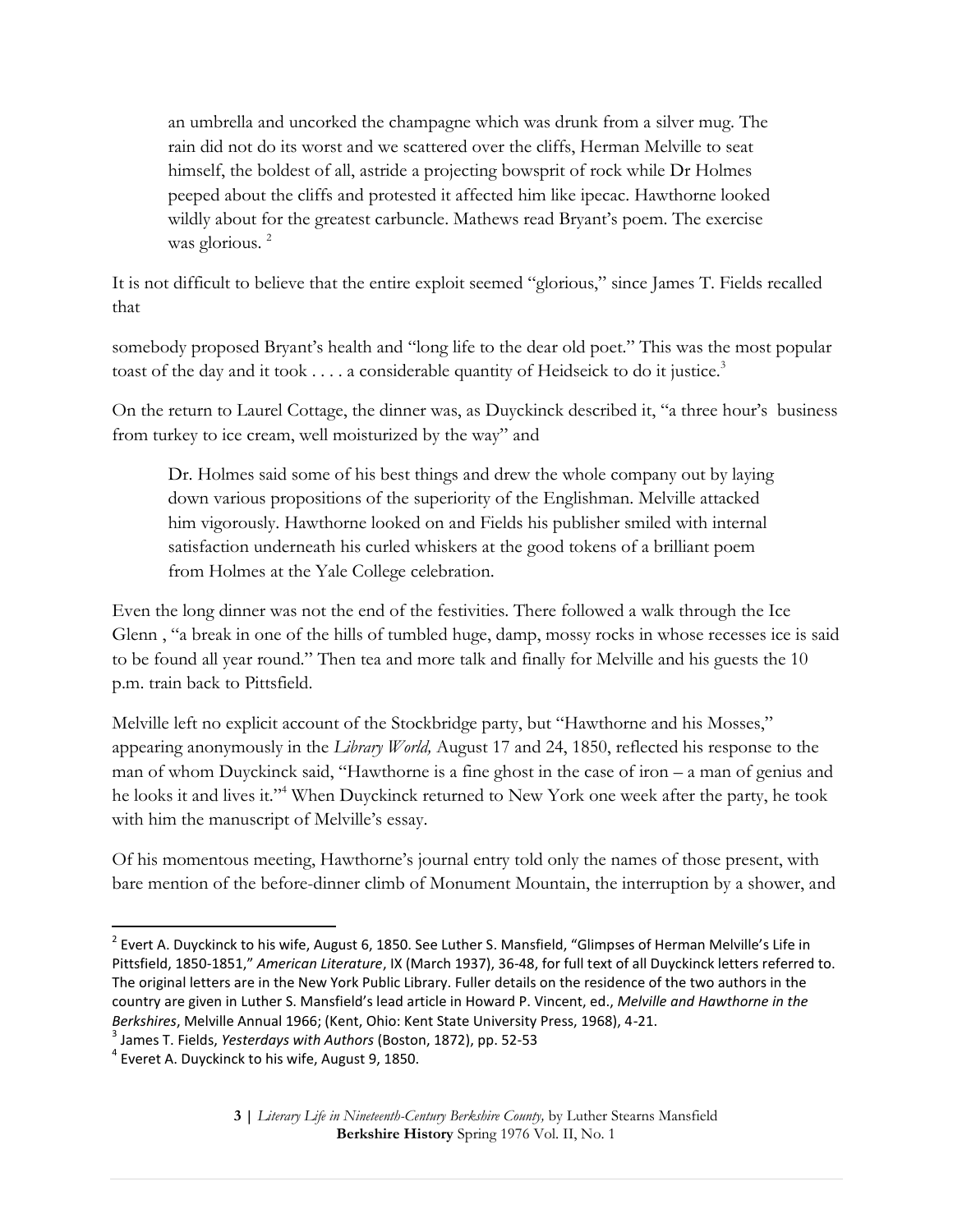the after-dinner scramble through the Ice Glen. But within a day or two he wrote to Horatio Bridge: "I met Melville, the other day, and I like him so much that I have asked him to spend a few days with me."<sup>5</sup> Only three days after the Stockbridge party Melville called at the Red House in Lenox with Duyckinck and Mathews, and the following week he delivered to Hawthorne the package sent by Duyckinck in his care, which unknown to him contained all of his own published books. By the time Melville came to stay with the Hawthornes, September 3 to 7, they had read or reread most of these books, and they had also read, though without knowing Melville's authorship, the essay in the *Literary World.* A strong and significant friendship had begun. With the revelation of Melville's authorship of "Hawthorne and his Mosses," which would come by late September, the relationship was further deepened. There would be more in November, 1851, there would be Melville's next book, *Moby-Dick*, dedicated to Hawthorne.

Literary life in nineteenth-century Berkshire County was not always at the high pitch of the Laurel Cottage party, but there were numerous other activities for Melville's New York guests of 1850 during their eight days in the country – drives to Pontoosuc Lake and to Columbian Hall, the resort hotel across the state line in Lebanon Springs, New York; an extended call on Hawthorne at the Red House and a return to Stockbridge for a hotel dinner with Headly and a call on Dudley Field; visits to both the Hancock and Lebanon Shaker communities; and a picnic on Gulf Road and a fancy dress ball given by Sarah Morewood, who was to become mistress of Broadhall in October. Some of these activities were repeated in 1851 when Duyckinck returned with his brother to the Shaker community at Hancock with Hawthorne and his little son Julian, and an overnight excursion of a party of eleven to the top of Greylock by railway, by wagon, and finally by foot, all planned and supervised by Mrs. Morewood.

The mountain climb was for Duyckinck "a great adventure, full of sublimity, fun, frolic and humor, human and divine." He detailed in a letter to his wife the preparations for such a jaunt:

There is to be an indefinite supply of roasted cold chicken, say for a party of ten 3 or 4 pair of Berkshires; item the leg of a Berkshire pig sliced into sandwiches; item tongue, head illimitable. Add odd jars of brandy fruit. A dozen of champagne may be disposed of which evaporates so speedily on the top of a mountain that they should be supported by a liberal allowance of Port, Cognac and Jamaica. With this and a party of very good natured people – a pack of cards so you can get through the night.<sup>6</sup>

For residents and especially summer visitors to Berkshire among the chief sights of interest were the Shaker Villages at Hancock, four miles west of Pittsfield, and at Mt. Lebanon, just across the line in New York state. In 1776, Mother Ann Lee and her followers had established at Niskayuna, New

 $\overline{a}$ 

<sup>5</sup> Randall Stewart, *Nathaniel Hawthorne* (New Haven: Yale University, 1948), p. 107

 $^6$  Evert A. Duyckinck to his wife, August 13, 1851.

**<sup>4</sup> |** *Literary Life in Nineteenth-Century Berkshire County,* by Luther Stearns Mansfield **Berkshire History** Spring 1976 Vol. II, No. 1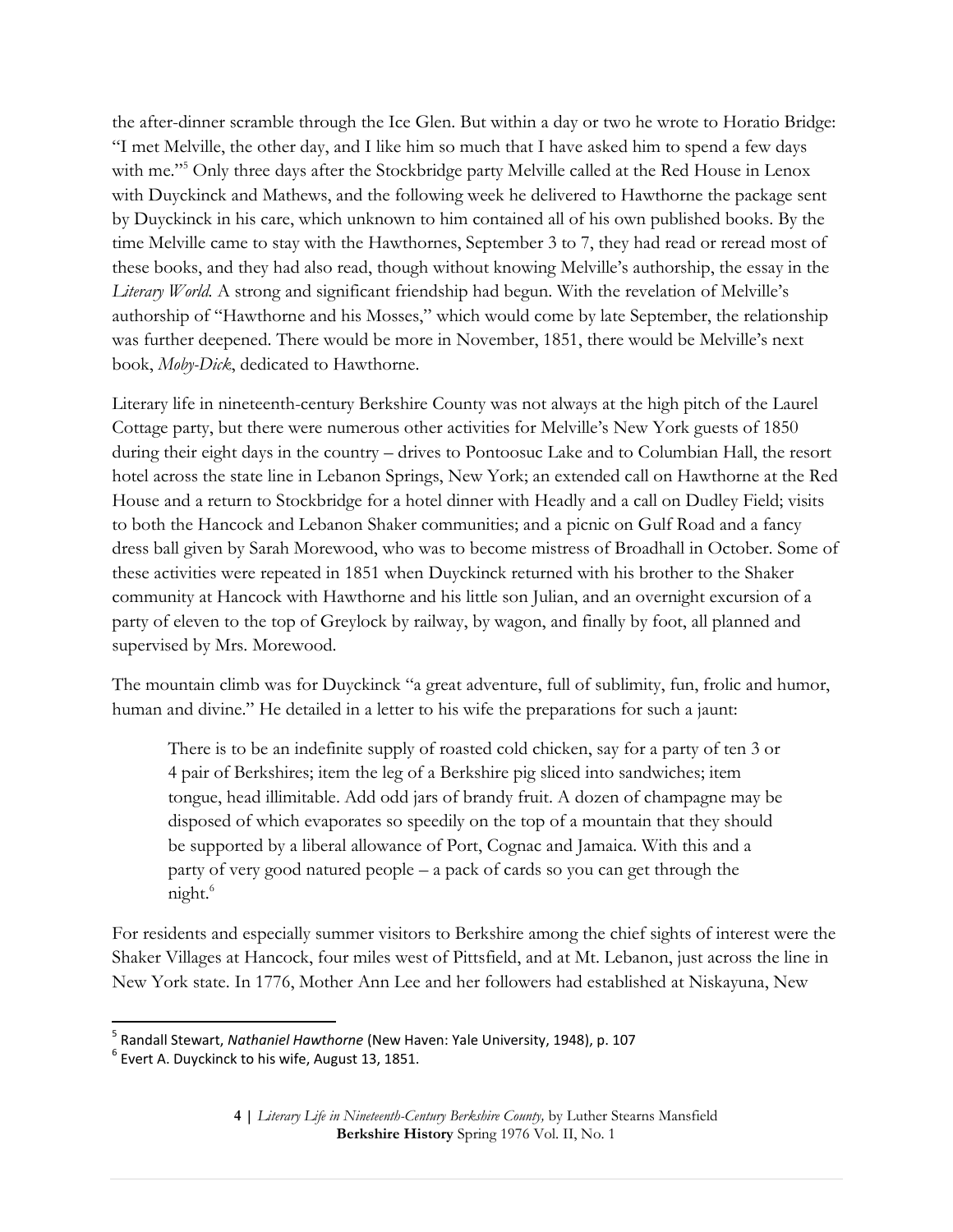York, the first American community of Shakers (properly called the Millennial Church or the United Society of Believers in Christ's Second Appearing). They held property in common, and they practiced celibacy. By 1850 communities of the set were scattered from Maine to Kentucky. Hawthorne on a trip to New Hampshire in 1831 with his uncle, Samuel Manning, visited the Shaker community at Canterbury, and half seriously protested interest in becoming a Shaker. "The Canterbury Pilgrims" and "The Shaker Bridal" were literary fruits of the visit. On September 28, 1842, he visited the Shakers at Harvard, Massachusetts, with Emerson, "who had a theological discussion with two of the Shaker brethren."

Melville's earliest known visit to the Hancock Shaker village came July 21, 1850, with his cousin Robert Melvill, when he bought a copy of *A Summary View of the Millennial Church &c.* He brought his house guests, Duyckinck and Mathews, back to Hancock August 7, 1850. And with the two Duyckincks and Hawthorne, Melville was there again August 8, 1851, when Evert Duyckinck described the visit for his wife:

Mr. Hawthorne had never been. We met them mowing their carefully groomed fields and at the Hancock settlement met again old Father Hilliard and trod the neat quiet avenues whose stillness might be felt. Here is the great circular barn where the winter cattle feed with their heads all to the huge mow in the centre…. Induced venerable Father Hilliard to open to us the big house. Its oiled and polished pine floors were elegant in spite of Shakerdom. The glazed finish of the white walls were as pure as yesterday's work, though they have been there these twenty years. Among these marks of neatness was a small funnel and a pipe to carry off the smoke of each lamp to the chimney. A tall old clock stood in the hall but some gay flowers on its face had been covered with white paint. You see no flowers in the sisters' room but a volume of unreadable theology (of its kind) with a pair of crossed spectacles by its side on a small table $^7$ 

From Hawthorne's recorded comments on the same visit it is easy to see that disgust would have kept him from making an excursion to Hancock on his own initiative:

There were no bathing or washing conveniences in the chambers; but in the entry there was a sink and washbowl, where all attempts at purification were to be performed. The fact shows that all their miserable pretence of cleanliness and neatness is the thinnest superficiality; and that the Shakers are and must needs be a filthy set. And then their utter and systematic lack of privacy; the close function of a man with man, and supervision of one man over another – it is hateful and disgusting to think of; and the sooner the sect is extinct the better…. At the doors of the dwellings, we saw women sewing or otherwise at work; and there seemed to be a

 $^7$  Evert A. Duyckinck to his wife, August 9, 1851.

**<sup>5</sup> |** *Literary Life in Nineteenth-Century Berkshire County,* by Luther Stearns Mansfield **Berkshire History** Spring 1976 Vol. II, No. 1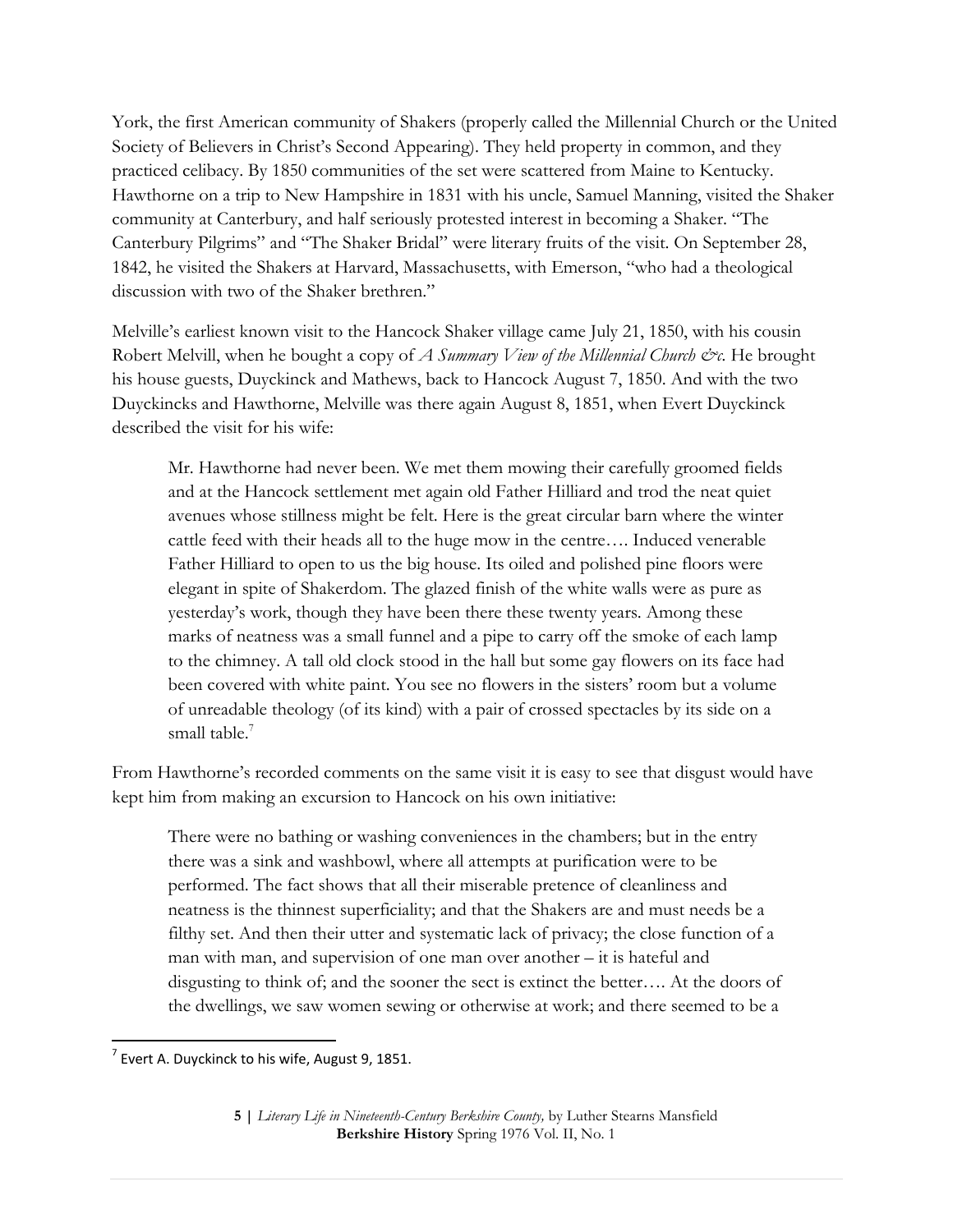kind of comfort among them, but of no higher kind than is enjoyed by their beasts of burden. Also, the women looked pale, and none of the men had a jolly aspect. They are certainly the most singular and be-deviled set of people that ever existed in a civilized land…<sup>8</sup>

The diversions of Melville and his summer guests in 1850 and 1851 suggest the kind of activities open to visiting or resident literacy figures in the Berkshire Hills. Besides the beauty of the natural setting and the accessibility of the country after the coming of the railroad in mid-nineteenth century, the hospitality of the local inhabitants was a strong enticement.

Mrs. Morewood gave parties in winter as well as summer. At one in November, 1851, when Melville and three of his sisters were present, lots were drawn so that Broadhall was continued as the name of the house and Melville's choice of names was drawn for the cows – Molly, Polly, and Dolly.<sup>9</sup> On one occasion when Melville himself could not accept a Morewood invitation, he wrote a gay note of regret:

My Dear Lady Broadhall: -

For every hereafter be this day thought a fortunate one instead of a luckless. For has it not brought me some share of a kind invitation from the ever excellent & beautiful Lady of Paradise – slip of the pen – of Broadhall, I mean? But then, unfortunately, I am absolutely compelled to decline my part of her summons. It gives me great grief; but I shall be with you in sympathy.

So adieu to Thee-

 $\overline{\phantom{a}}$ 

Thou Lady of Delight;

Even Thou, - the Peerless Lady of Broadhall.

## $H.M.<sup>10</sup>$

Harry Sedgwick was on hand to climb Monument Mountain with James Russell Lowell in August, 1846, or in Lenox, where after her own literacy career got under way in the 1820's, Catharine Maria Sedgwick lived with her brother Charles and his family. She was responsible for the visit of Harriet Martineau in 1834 and for the later residency of Fanny Kemble, the British Shakespearean actress, at

<sup>8</sup> Nathaniel Hawthorne, *American Notebooks*, entry for August 8, 1851 – pp. 229-231

 $^9$  Sarah A. Morewood to George L. Duyckinck, November 21, 1851, in Mansfield, "Glimpses," p. 47, n. 31.

<sup>&</sup>lt;sup>10</sup> Undated latter, Herman Melville to Sarah A. Morewood, formerly in possession of her granddaughter, Agnes Morewood.

**<sup>6</sup> |** *Literary Life in Nineteenth-Century Berkshire County,* by Luther Stearns Mansfield **Berkshire History** Spring 1976 Vol. II, No. 1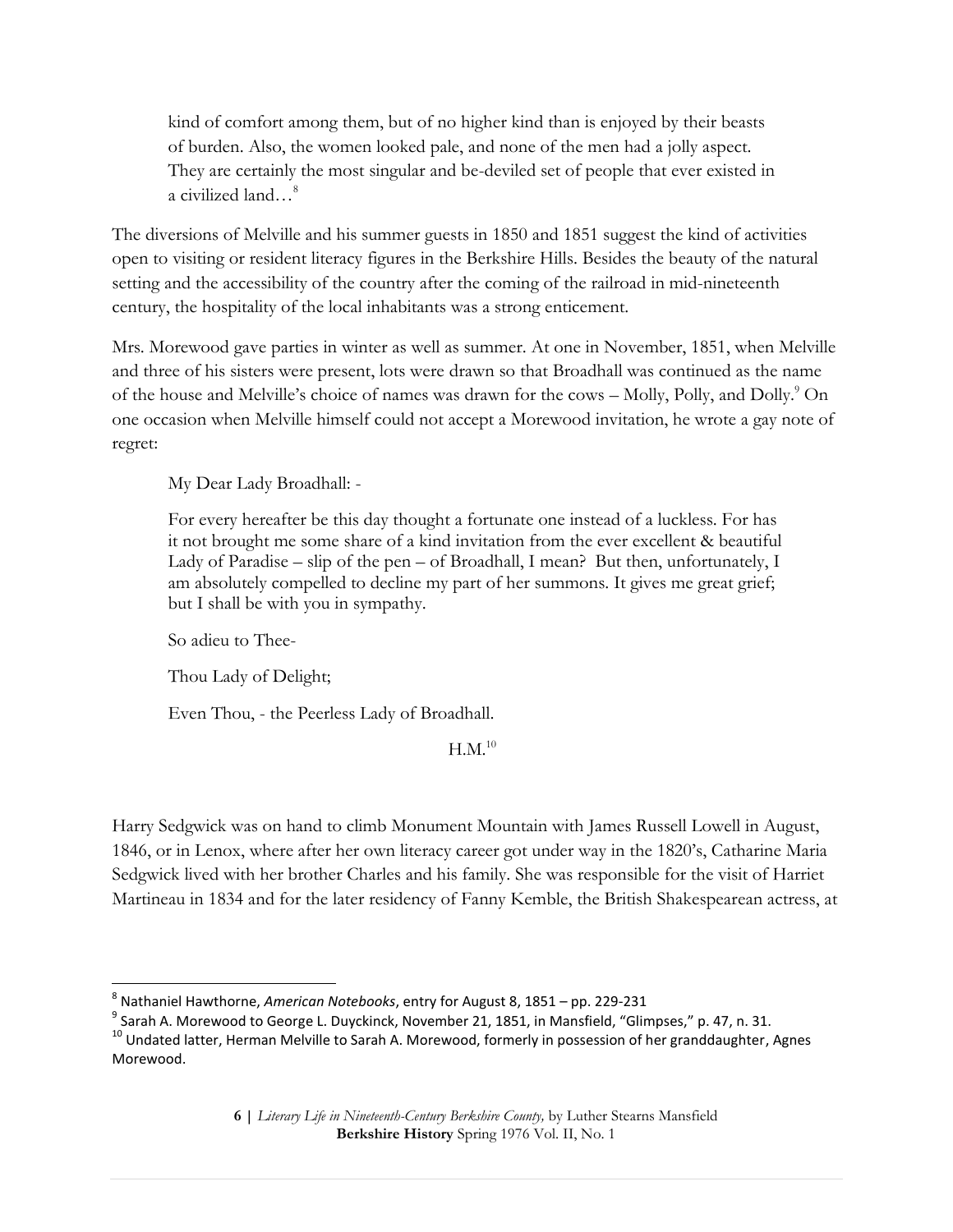The Perch. It was probably the actress who first said that in Stockbridge and Lenox even the crickets chirped, "Sedgwick, Sedgwick!"<sup>11</sup>

Herman Melville had spent several summers on his uncle's farm in Pittsfield in the 1830's and in 1837 had taught school in the nearby Sykes District School near Washington Mountain. Hawthorne had made a trip by stage to North Adams several times, attended a Williams College commencement, and roamed among the lime kilns in the neighboring hills to collect the background materials eventually worked into "Ethan Brand." Emerson, while a missionary preacher in the Connecticut River Valley, had first visited Lenox in 1827. When friends argued later that he should leave the "tame landscape" of Concord and move to "a more picturesque country," either the seashore or the mountains, it was Caroline Sturgis (later, as Mrs. W.A. Tappan, responsible for the Hawthornes settling in the Red House) who, in 1842, suggested the Berkshires. Emerson's daughter Edith attended Mrs. Charles Sedgwick's School in Lenox in 1853, but the philosopher himself made no major visit to the county till November, 1865, when he gave an extended course of lectures at Williams College and was driven to the top of the present Taconic Trail to view the Adirondacks in the distance on the New York side and the Greylock and Hoosac ranges in Massachusetts. "The landscape is good for the eyes every hour of the day," he said then, "with its frosty morning mountains, its noon purple glooms and serious invitations to the feet." But he added this qualification:

…. for the mountains, I don't quite like the proximity of a college and its noisy students. To enjoy the hills as a poet, I prefer simple farmers as neighbors.<sup>12</sup>

Thoreau made a walking trip to the Berkshires in July, 1844, when he commented on the Williams College buildings that their location at the base of a mountain was "as good at least as one wellendowed professorship." The highlight of the trip was the daybreak from the top of Greylock, "above the clouds." He had spent the night in the "rude" Williams-student-built observatory which had also sheltered Hawthorne in 1838 and was to shelter the Melville party in 1851, and he thus described the sunrise:

As the light increased, I discovered around me an ocean of mist, which by chance reached up exactly to the base of the tower, and shut out every vestige of the earth, while I was left floating on this fragment of the wreck of a world, on my carved plank, in cloudland. . . . As the light in the east steadily increased, it revealed to me more clearly the new world into which I had risen in the night. . . There was not a crevice left through which the trivial places we name Massachusetts or Vermont or New York could be seen. . . . All around beneath me was spread for a hundred miles

 $\overline{\phantom{a}}$ <sup>11</sup> Samuel Longfellow, *Life of Henry Wadsworth Longfellow* (Boston, 1886), II, 128: Longfellow's journal entry for August 8, 1848, which seems to be earliest recording of this often quoted remark.

<sup>&</sup>lt;sup>12</sup> Ralph Leslie Rusk, Life of Ralph Waldo Emerson (New York, 1949), 299, 125, 363; see also Journals, X, 117-18, entry for November 14,

**<sup>7</sup> |** *Literary Life in Nineteenth-Century Berkshire County,* by Luther Stearns Mansfield **Berkshire History** Spring 1976 Vol. II, No. 1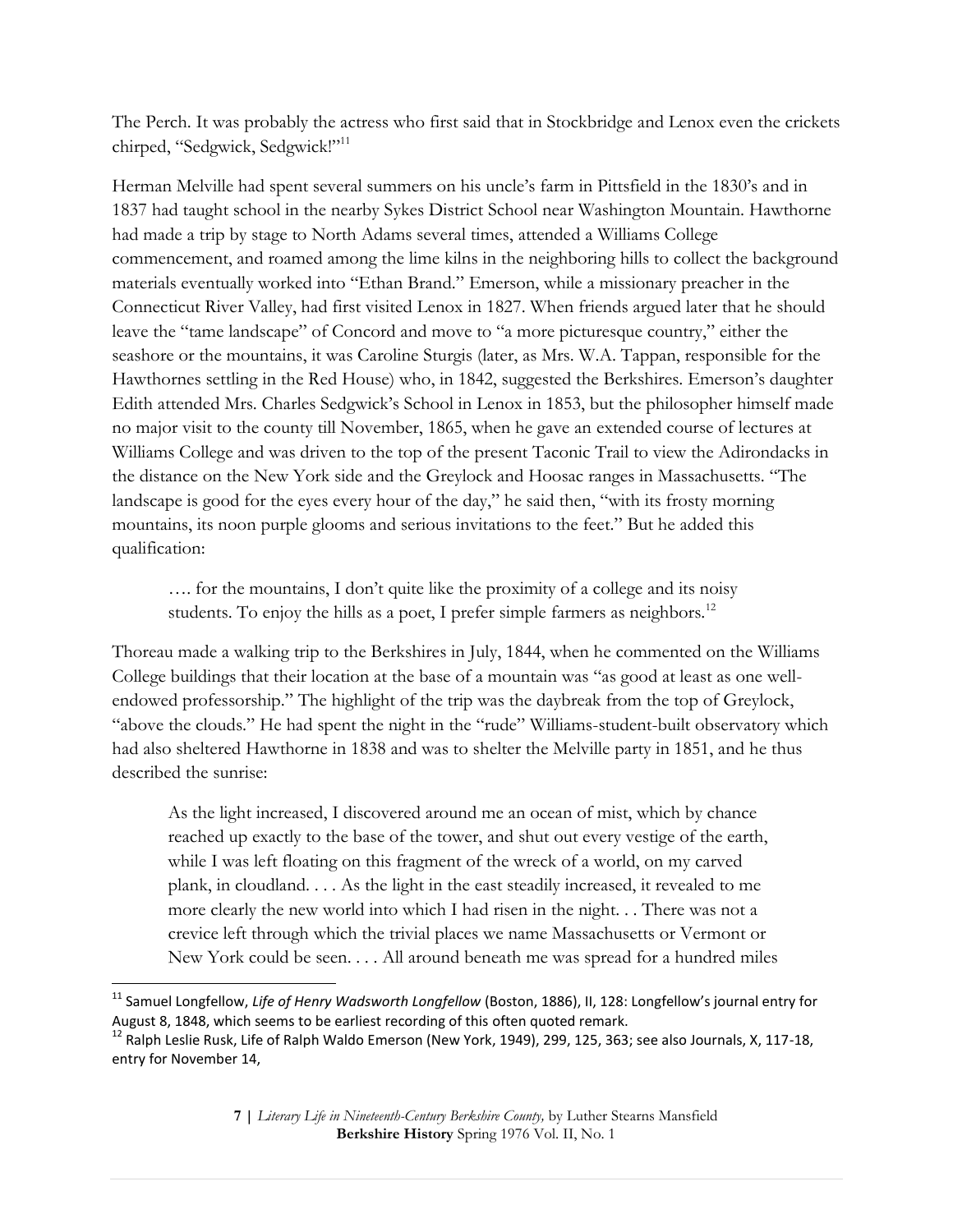on every side, as far as the eye could reach, an undulating country of clouds. . . . There were immense snowy pastures, apparently smooth shaven and firm, and shady vales between the vaporous mountains; and far in the horizon I could see where some luxurious misty timber jutted into the prairie, and trace the windings of a watercourse, some unimagined Amazon or Orinoko, by the misty trees on its brink.<sup>13</sup>

For others, also, Berkshire County provided a new world or at least a different and very special world. Oliver Wendell Holmes spent summers in Pittsfield at Canoe Meadows, which he had inherited from his maternal grandfather – "a snug little place," as Longfellow called it, "with views of the river and the mountains." The river, of course, was the Housatonic, and when Holmes, near eighty, received an honorary degree from Cambridge University in England, it was of his beloved Housatonic that the River Cam reminded him. Like Melville, he was often finding Indian arrowheads on his acres. He argued that "the foliage of trees does not always require clipping to make it look like an image of life," citing the view from the windows of Canoe Meadows, which included "all summer long a lion rampant, a Shanghai chicken, and General Jackson on horseback, done by Nature in green leaves, each with a single tree.<sup>14</sup>

For his best known novel, *Elsie Venner* (1861), Holmes used importantly an item of the local setting, Rattlesnake Mountain, as Rattlesnake Ledge on the mountain between Rockland and Tamarack in his story. Elsie Venner was the child of a pregnant mother bitten in her home at the foot of the mountain by a straying rattlesnake. The bite did not prove immediately fatal, and the woman lingered on a few months, to die after Elsie's birth. Elsie thus became "a double being," possessed at times by a demonic power which produced eccentric behavior and, on occasion, genuinely evil drives. The outward symbol of the inner torment of this seventeen-year-old girl was "the diamond eyes." Mention is made of "the still, wicked light in her eyes" and of "something not human looking out of Elsie's eyes."<sup>15</sup>

Holmes continued a light practice in Berkshire (attending Melville on occasion), and, as a physician, knew the legends, the gossip, even some of the secret personal tragedies of the local inhabitants. He claimed that his story was suggested by a real incident of prenatal influence, though not literally true. It would be a mistake, however, to identify Rockland too closely with Stockbridge or any other Berkshire village or to think that the Apollinean Institute, the girls' school Elsie attended, was more than faintly related to the girls' school run by Mrs. Charles Sedgwick in Lenox, although the novel was dedicated "to the school mistress who has furnished some outliners made use of in these pages and elsewhere...."

l

<sup>13</sup> Henry David Thoreau, *A Week on the Concord and Merrimack Rivers* (1849), entry for Tuesday.

<sup>14</sup> *Elsie Venner* (Boston 1861), II, 45-46

<sup>15</sup> *Ibid*., 261, 256, 233, 249.

**<sup>8</sup> |** *Literary Life in Nineteenth-Century Berkshire County,* by Luther Stearns Mansfield **Berkshire History** Spring 1976 Vol. II, No. 1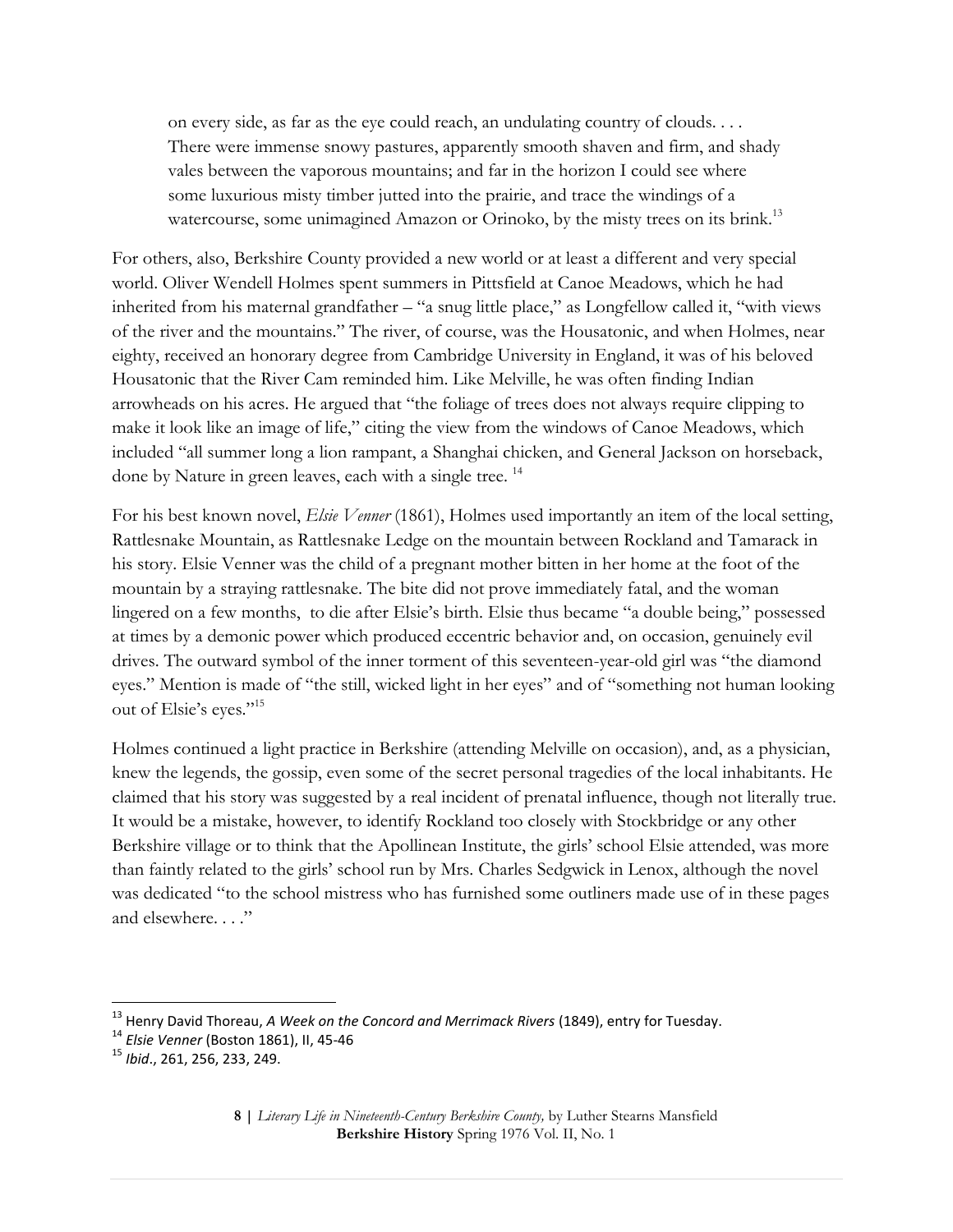Longfellow came first to Pittsfield in the summer of 1843 on his wedding journey after his marriage with Fanny Appleton. The couple stayed then and on a visit in 1846, with Appleton relatives at "the old-fashioned country seat" under the poplars, in whose hall stood the "old clock upon the stairs" of Longfellow's poem. On a later visit, in 1848, they boarded at the Melville farm, Broadhall, which the poet liked much better. The Longfellows made the usual drives to Williamstown by way of Lake Pontoosuc, to the Shaker Village, to Lebanon Springs with its "German-looking hotel, - old fashioned, with never-ending verandahs and low ceilings – and the great sycamore; and the spring of living water."<sup>16</sup> They also dined with the Theodore Sedgwicks in Stockbridge and had tea with the Charles Sedgwicks in Lenox, where Fanny Kemble Butler sang German and Scotch songs. And more than once they went to the site of their dream house, which never materialized, to Stockbridge by the Lenox lake through "air embalmed with mint and clover" to the Oxbow. Longfellow described it:

What a lovely place! On three sides shut in by willow and alder hedges and the flowing wall of the river; groves clear of all underbrush; rocky knolls, and breezy bowers of chestnut; and under the soil, marble enough to build a palace. I build many castles in the air, and in fancy many on the earth; and one of these is on the uplands of the Ox-bow, looking eastward down the valley, across this silver Dian's bow of the Housatonic.<sup>17</sup>

Berkshire was a fairyland for Longfellow, as attested by his journal entry of August 21, 1848, when he left Pittsfield to return to Cambridge:

Farewell to Melville Hall, the lake, the piney mountain, the breezy orchard! Farewell Fayaway, and the playful Major! Farewell the sleepy summer, and the long drives!<sup>18</sup>

Obviously Longfellow had heard tales of thee eccentric and colorful Major Thomas Melvill, now deceased, and living in his house recalled the book by his author-nephew, *Typee*, read two years before. But it had been a "sleepy summer," and the dream house on the Oxbow was probably never built because Longfellow found the Berkshire summer unconducive to work. Of the Appleton "country seat," he had complained, "It is difficult to write in this house, so closely is it shut in with trees."<sup>19</sup> Relatives may have bothered there as much as trees. At the Melville farm, he recorded sitting all morning "at this lovely western window opposite the dark, mysterious mountain" and trying "to pour from my dreamy brain a thought or two upon paper, - with small success."<sup>20</sup> Williamstown was too "noisy" for Emerson; Stockbridge was for Lowell "the quickest little village I

 $\overline{a}$ 

 $^{16}$  Longfellow, II. 127: journal entry for August 2, 1848.

 $17$  Ibid., 125: journal entry for July 22, 1848.

<sup>18</sup> Ibid., 129: journal entry for August 21, 1848. See p. 52; Longfellow read *Typee* July 29, 1846.

<sup>&</sup>lt;sup>19</sup> Ibid., 54: journal entry for August 15, 1846.

 $20$  Ibid., 124: journal entry for July 20, 1848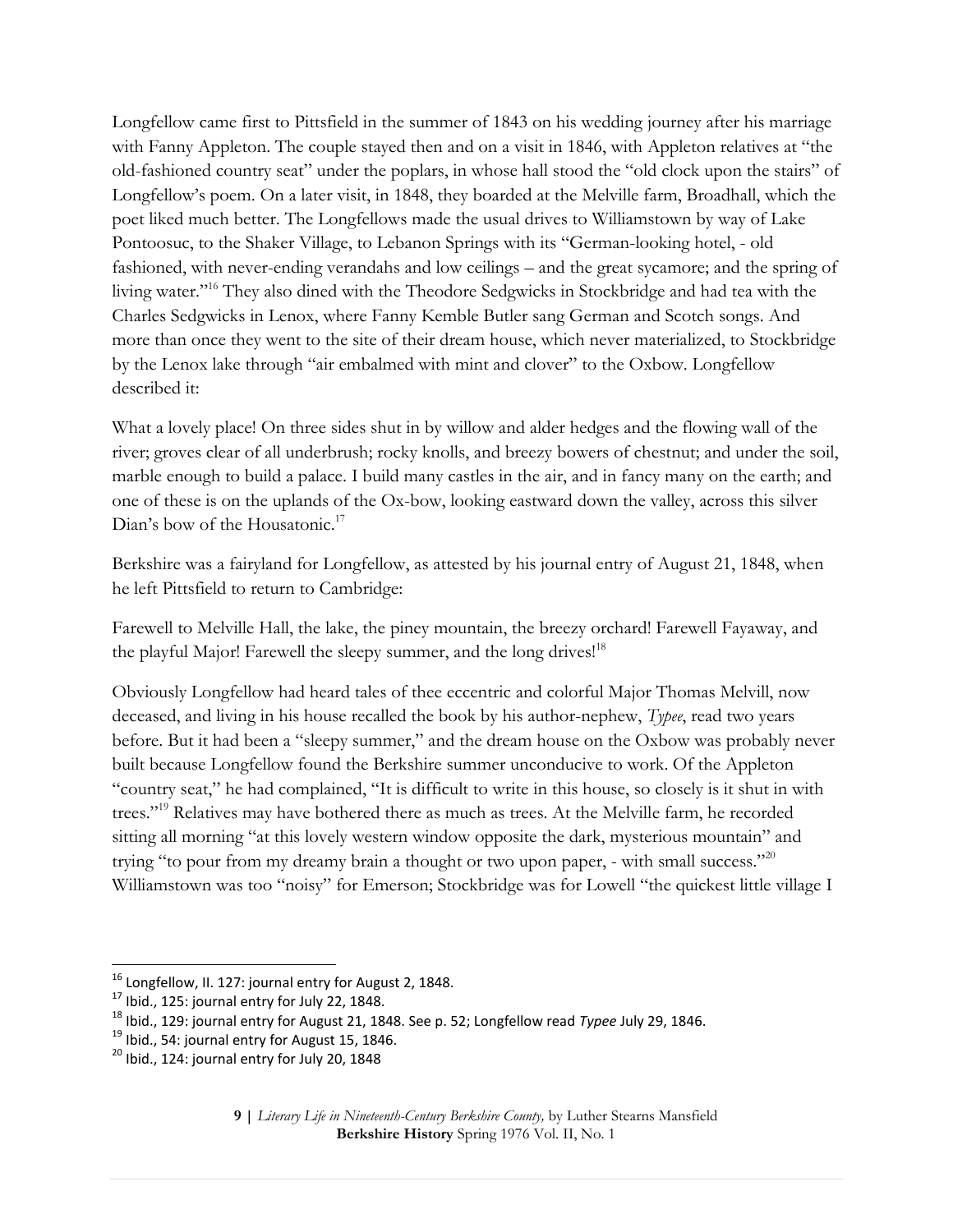was ever in."<sup>21</sup> And Longfellow added his complaint against Berkshire: "I find it quite impossible to write in the country. The influences are soothing and slumberous."<sup>22</sup>

Even Hawthorne admitted that "the summer is not my natural season for work; and I often find myself gazing at Monument Mountain broad before my eyes, instead of at the infernal sheet of paper under my hand." And he protested to his publisher that he could not hurry: "I must not pull up my cabbage by the roots, by way of hastening its growth."<sup>23</sup> By the second summer, the "horrible, horrible, most horrible climate" weighed more heavily: "One knows not, for ten minutes together, whether he is too cool or too warm: but he is always one or the other; and the constant result is a miserable disturbance of the system."<sup>24</sup> Son of a sea-captain, he, not too strangely, thought he might be happier near the sea. Even so, years later, on a tour of Scotland, he recalled the Berkshire Hills and thought them grander than the Highlands.<sup>25</sup>

Clearly the reaction to the country was a matter of the individual writer's temperament. Catharine Maria Sedgwick wrote all of her novels here, whether using a local background or not. Hawthorne in a short seventeen months in the Red House, wrote all of *The House of Seven Gables* and *The Wonder Book* and parts of *The Blithedale Romance.* He apparently kept a schedule of so much time spent writing every morning, and if Melville arrived to see him before that time was up, his wife Sophia provided a comfortable seat in the sitting room with the magnificent view of Monument Mountain and a copy of Emerson's essays for the younger man to pass the time while he waited for Hawthorne.

Although Melville himself, after the move to Arrowhead, had the problem of running a farm on the side, at least during the first year, while Moby-Dick was being finished, he seems to have managed some regularity. He wrote to Duyckinck in December, 1850:

Do you want to know how I pass my time? I rise at eight – thereabouts - & go to my barn – and say good-morning to the horse, & give him my breakfast. (It goes to my heart to give him a cold one, but it can't be helped) Then, pay a visit to my cow – cut up a pumpkin or two for her, and stand by her to see her eat it – for it's a pleasant sight to see a cow move her jaws – she does it so mildly & with such a sanctity – My own breakfast over, I go to my work-room & light my fire – then spread my M.S.S. on the table – take one business squint at it, & fall to with a will. At 2-1/2 p.m. I hear a prerecorded knock at my door, which (by request) continues till I rise & go to the door, which serves to wean me effectively from my writing, however interested I may be. My friends the horse & cow now demand their dinner & I go & give it to them. My own dinner over, I rig my sleigh & with my mother or sisters

 $\overline{a}$ 

**10 |** *Literary Life in Nineteenth-Century Berkshire County,* by Luther Stearns Mansfield **Berkshire History** Spring 1976 Vol. II, No. 1

<sup>21</sup> Lowell to Sydney H. Gay, August 4,1846, in Charles Eliot Norton, ed., *Letters of James Russell Lowell*, I, 116.

 $22$  Longfellow, II, 127: journal entry for August 1, 1848.

<sup>23</sup> Randall Stewart, *Nathaniel Hawthorne*, 113.

<sup>24</sup> Ibid., 118.

<sup>25</sup> Ibid., 121.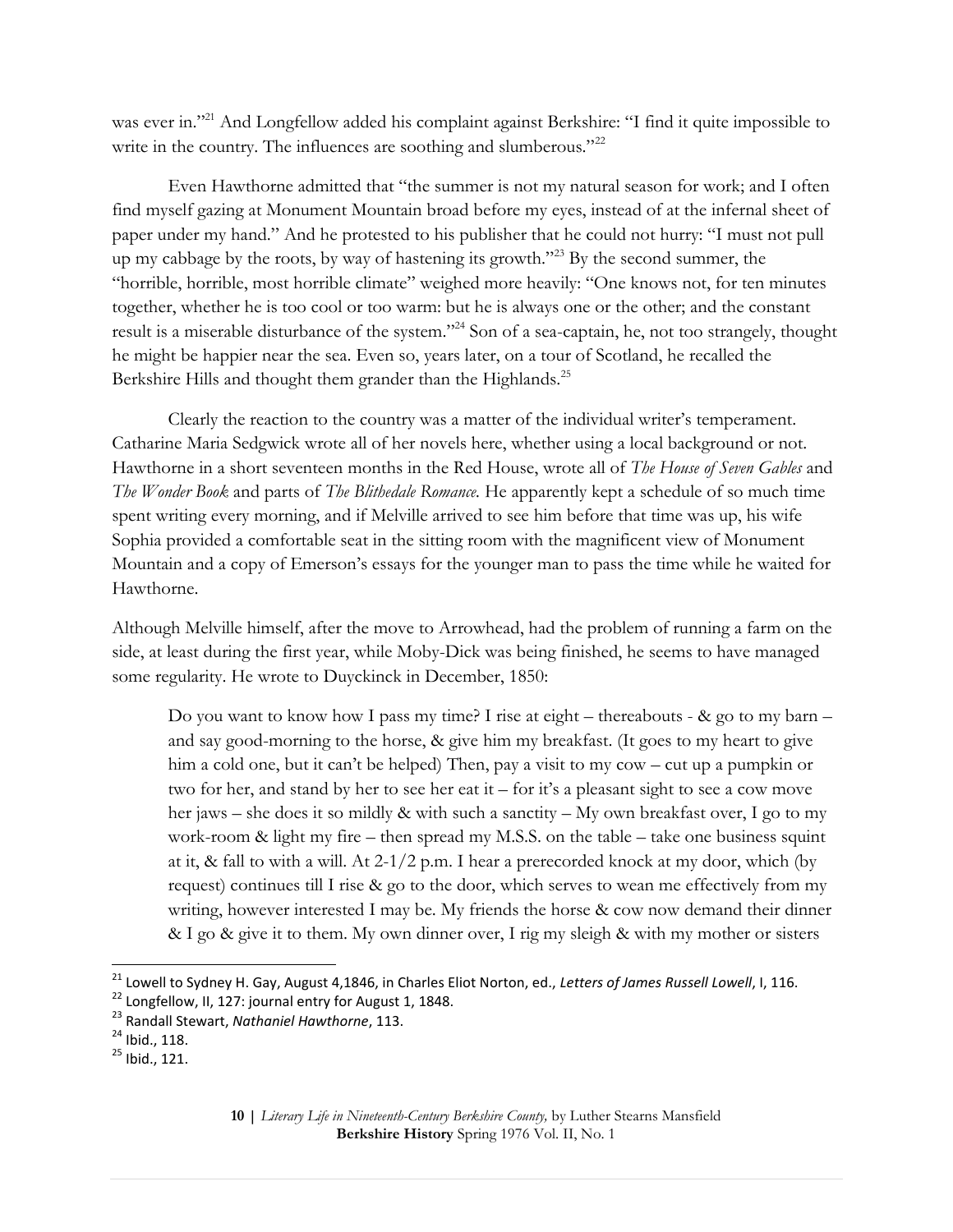start off for the village . . . . My evenings I spend in a sort of mesmeric state in my room – not being able to read – only now and then skimming over some large printed book.<sup>26</sup>

On excursions with summer visitors, Melville was in a fine mood, or smoking and talking metaphysics in the barn during a snowstorm visit from Hawthorne in March. But when the summer was over, and *Moby-Dick* was published, Hawthorne had left Lenox in November, 1851, the cruel fact of the need to make money from his writing to support his large household came painfully home. Months earlier he had written Hawthorne:

Dollars damn me . . . What I feel most moved to write, that is banned, - it will not pay. Yet, altogether, write the other way I cannot. So the product is a final hash, and all my books are botches.<sup>27</sup>

Melville was further bothered by the coolness of the year round residents of Pittsfield to him. Their objection to his "religious views" and what they considered "irreverent language" shut him off, except for the Morewoods, from the social intercourse he so much enjoyed – indeed, needed – to stimulate creative activity. *Pierre* was thus written largely in "a state of morbid excitement," caused, as Mrs. Morewood reported, by his being "so engaged in a new work as frequently not to leave his room till quite dark in the evening when he for the first time during the whole day partakes of solid food." $^{28}$ 

*Moby-Dick* had been dedicated to Hawthorne, "in token of my admiration of his genius," and to this dedicatee Melville had once written exultantly:

I feel that the Godhead is broken up like the bread at the supper, and that we are the pieces. Hence this infinite fraternity of feeling . . . . Knowing you persuades me more than the Bible of our immortality . . . . The divine magnet is on you, and my magnet responds. Which is the biggest? A foolish question – they are *One*. 29

Long before *Pierre* was finished, the spirit of the summer was gone and Hawthorne had moved away from Berkshire. For companionship, Melville must now look north from Arrowhead to "nothing less than Greylock, with all his hills about him, like Charlemagne among his peers."<sup>30</sup> Thus it was to that dominating feature of the landscape that Melville with cheerless bravado dedicated *Pierrre*, "whether, thereto, The Most Excellent Purple Majesty of Greylock benignantly incline his hoary crown or no."

<sup>26</sup> Melville to Everet A. Duyckinck, December 12, 1850, in Jay Leyda, ed., *The Portable Melville* (New York, 1952), 424-25

 $^{27}$  Melville to Hawthorne, June 1 (?), 1851, in Jay Leyda, ed., 430.

<sup>&</sup>lt;sup>28</sup> Sarah A. Morewood to George L. Duyckinck, December 31, 1851, in Mansfield, "Glimpses," p. 48.

 $^{29}$  Melville to Hawthorne, November 17 (?), 1851, in Jay Leyda, ed., 453-55.

<sup>30</sup> "The Piazza," *Piazza Tales* (1856)

**<sup>11</sup> |** *Literary Life in Nineteenth-Century Berkshire County,* by Luther Stearns Mansfield **Berkshire History** Spring 1976 Vol. II, No. 1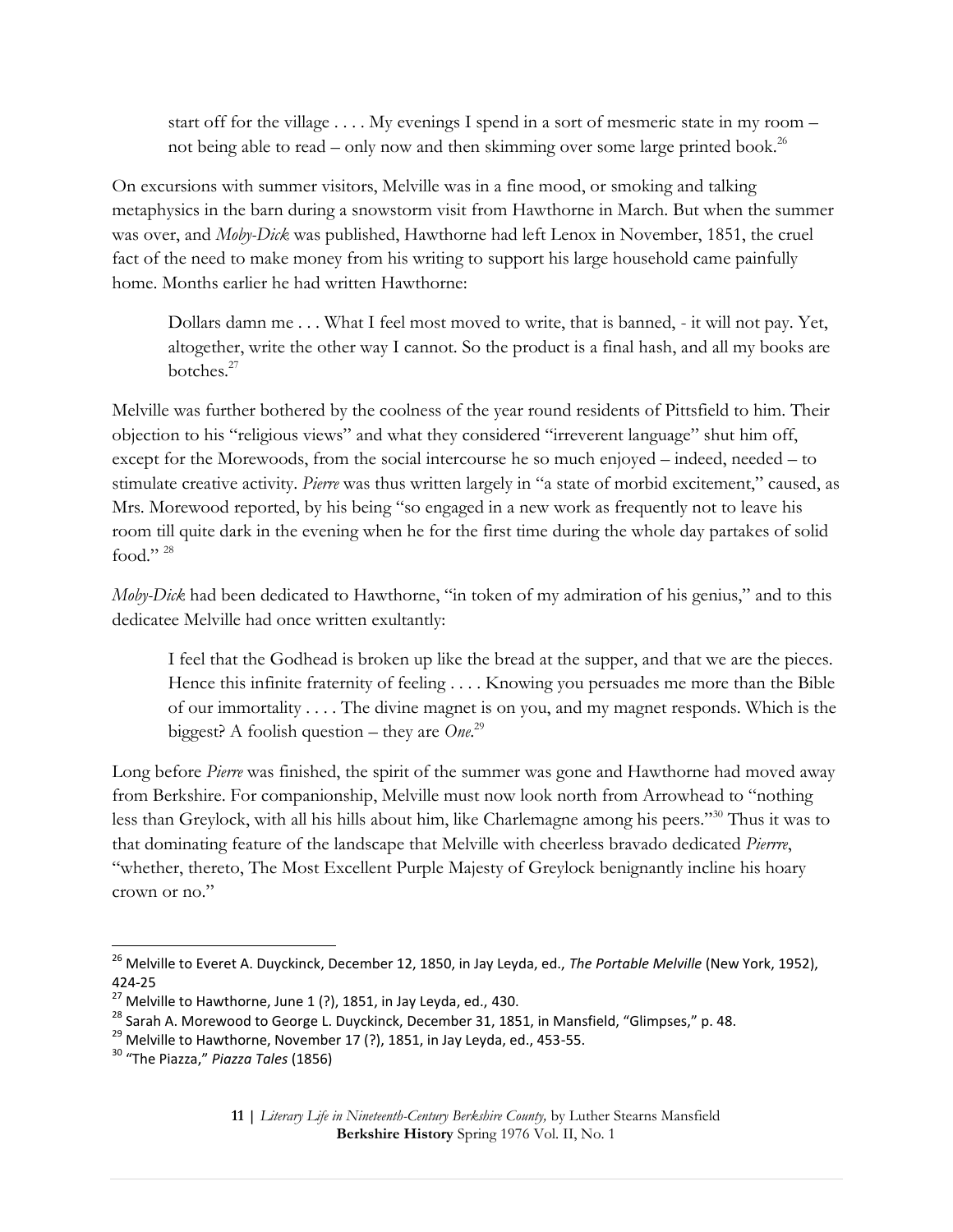*Pierre* (1852), of course, owed more to the local scene than the dedication, for the Broadhall was the model for the fictional Saddle Meadows, the real balance rock suggested the fictional Memmon Stone, one of the rocky outcroppings in the upper field of the Hopper became "Enceladus the Titan. . . writhing from out the imprisoning earth," as the mountain dedicatee once known to the hero, Pierre Glendenning, as the "Delectable Mountain" became for him, as his tragedy deepened, the "Mount of the Titans."

*Piazza Tales* (1855) took its title from the introductory sketch of Melville's famous north porch at Arrowhead, where the tales were written. The tales themselves owe little to the Berkshire landscape or history. Some are bleakly pessimistic, as is also the novel, *The Confidence –Man* (1857). Still Melville was able to write, and what difficulties he had in personal mood and impulse and the persistence in critical and uncheerful themes probably have little relation to the fact that he was until 1863 a resident of Berkshire.

Even though Melville delighted in the vacation excursion, especially with jolly companions, it is clear that he never enjoyed the routines of regular country living as much as, for instance, Edith Wharton. In 1901, to escape "the watering place trivialities" of Newport, the Whartons built the "spacious and dignified house" they named the Mount, "overlooking the dark waters and densely wooded shores of Laurel Lake," near Lenox. Mrs. Wharton years later described what coming to the "real country" of Berkshire meant to her:

If I could have made the change sooner I dare say I should never have given a thought to the literary delights of Paris or London; for the life in the country is the only state which has always completely satisfied me, and I had never been allowed to gratify it, even for a few weeks at a time. Now I was to know the joys of six or seven months a year among fields and woods of my own, and the childish ecstasy . . . . swept away all restlessness in the deep joy of communion with the earth . . . There was a big kitchen garden outspread below the wide terrace overlooking the lake. There for over ten years I lived and gardened and wrote contentedly . . . . the Mount was to give me country cares and joys, long happy rides and drives through the wooded lanes of that loveliest region, the companionship of a few dear friends, and the freedom from trivial obligations which was necessary if I was to go on with my writing. The Mount was my first real home, and . . . its blessed influence still lives in me. 31

One of Mrs. Wharton's friends, often a guest at the Mount, described her schedule:

. . . her writing was done early in the day, though very little allusion was made to it, and none at all to the infinite pains she put into her work or her inexhaustible patience in searching for

<sup>31</sup> Edith Wharton, *A Backward Glance* (New York, 1934), 124-25.

**<sup>12</sup> |** *Literary Life in Nineteenth-Century Berkshire County,* by Luther Stearns Mansfield **Berkshire History** Spring 1976 Vol. II, No. 1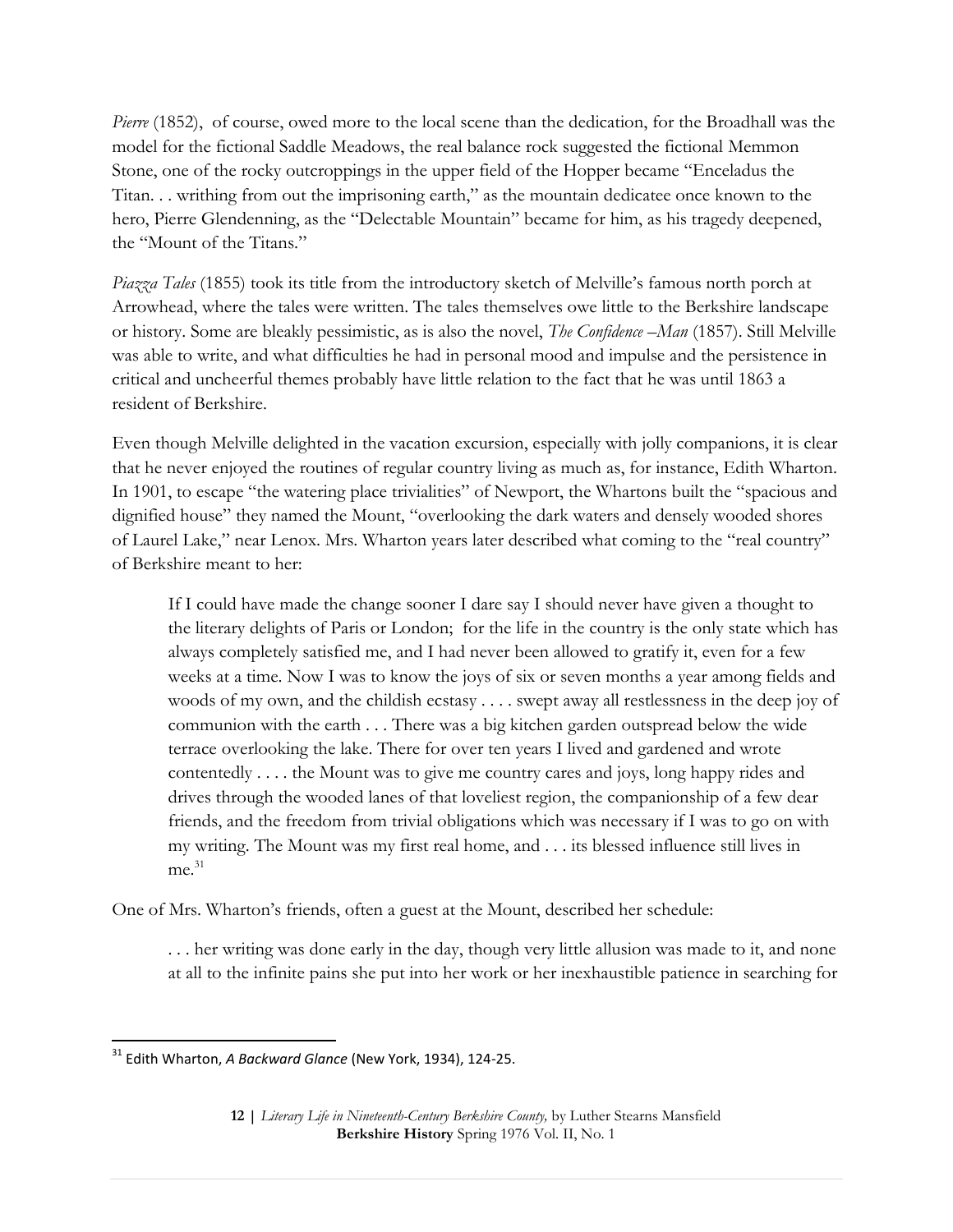the material necessary to perfect it. By eleven o'clock she was ready for friends and engagements, for walking or garden work.<sup>32</sup>

Although Emerson found Williamstown too "noisy," Lowell found Stockbridge too "quiet," and Longfellow found Pittsfield too "slumberous" for effective work, all acknowledged the pleasure and refreshment they got from Berkshire. And even though Hawthorne objected to the rapid changes of the "horrible" summer climate, in no equal period of his life elsewhere was he so productive as in the eighteen months in the little Red House on the shore of Lake Mahkeenac. Despite intruding farm chores and constant financial worries, Melville got much writing done during the first halfdozen years in the environs of Pittsfield, though never again with such fine results as during the first year, while he was finishing Moby-Dick. Probably Edith Wharton combined pleasure and productivity more happily than the others. And she also found, as she claimed, material in the local environment – in Bear Mountain and the hill people – for such stories as *Ethan Frome* (1911) and *Summer* (1916.)

Starkfield, of the former story, had, of course, no faintest resemblance to Lenox, which was in no way representative of the back country, though not too far away from Lenox Mrs. Wharton could have found rundown farms like Ethan's and many slopes like that down which Ethan and his wife's cousin Mattie sped in the bobsled deliberately aimed to hit the big elm near the bottom. The frustration and sense of entrapment which led to the choice of suicide as the only way to escape the tyrannical wife, Zeena, might well have been found in isolated country folk in Berkshire. And the stoicism with which the trio accepted the failure of even this drastic method of escape , the resignation to Mattie's life-long invalidism and Zeena's need to nurse her were traditional New England qualities.

*Summer* (1916) seems almost a conscious effort to show that tragedy does not require "the sadness of snow," which had been so insistent in *Ethan Frome*. Charity was the five-year-old daughter of wild and shiftless mountain parents, "a drunken convict and a mother who wasn't 'half human' and was glad" to be rid of her, when Lawyer Royall brought her down from the mountain to solace his childless home in North Dormer and bring some cheer to the last years of his ill wife. The seduction of this naïve country girl in her teens by a charming and affectionate summer visitor, Lucius Harney, is a story that might have occurred In other settings but seems convincing enough against a Berkshire backdrop, since Harney has come from the city to sketch interesting eighteenth-century houses.

It is perhaps worth noting that Mrs. Wharton actually wrote both *Ethan Frome* and *Summer* in France, far from the Berkshire Hills. Indeed, Ethan Frome, with other names for the characters and slight variations of plot, was initially written in French in shorter form as a series of exercises for her

 $\overline{\phantom{a}}$ <sup>32</sup> Millicent Bell, *Edith Wharton and Henry James* (New York, 1965), 79.

**<sup>13</sup> |** *Literary Life in Nineteenth-Century Berkshire County,* by Luther Stearns Mansfield **Berkshire History** Spring 1976 Vol. II, No. 1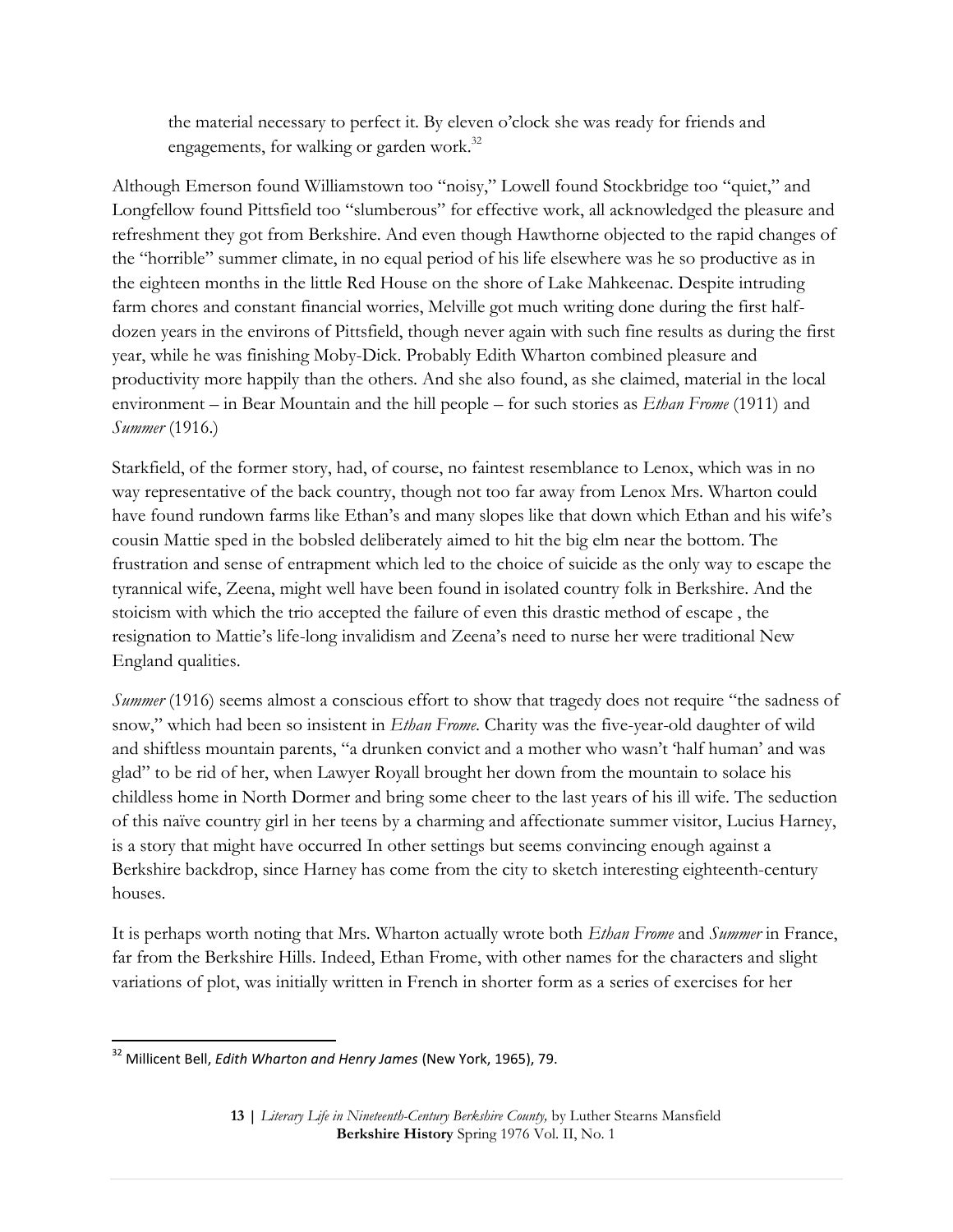Parisian tutor about 1906 and only redone and expanded in English five year later.<sup>33</sup> Perhaps to write these stories of the local environment, Mrs. Wharton had to put at a distance the possibility of such inhibiting criticism as the reputed remark of an imperious Lenox matron, "As a family, Mrs. Wharton, we demand cheer!"<sup>34</sup>

Here at the Mount, Edith Wharton entertained her friends- the poet and editor Richard Watson Gilder, who summered in nearby Tyringham; lawyer and jurist Robert Grant, author of the novel*, Unleavened Bread;* from England, American playboy Howard Sturgis, author of a single novel, *Belchamber*; Walter Terry; "Bay" Lodge, the poet son of the senator; the playwright Clyde Fitch; and many others – but most importantly Henry James, who for a long time had thought that Mrs. Wharton "*must* be tethered in native pastures"<sup>35</sup> and was a guest at the Mount in 1904, 1905, and 1911.

James' first visit to the Mount came in October, when the Berkshire autumn, "the mere *fusion* of earth and air and water, of light and shade and colour," proved for him "the almost shameless tolerance of nature for the poor human experiment." Here was the "land beyond any other, in America, today. . . of leisure on the way to legitimation, of the social idyll, of the workable, the expensively workable, American form of country life."<sup>36</sup> Using such terms as "the verdurous vista" and "the great elm gallery" to describe the tree-lined streets, the long-absent expatriate toured the hills and valleys of the region in the Wharton automobile, finding "the grand manner" in "the winding ascent, the rocky defile, the sudden rest for wonder, and all the splendid reverse of the medal, the world belted afresh as with purple sewn with pearls – melting. . . into violet hills with vague white towns on their breasts."<sup>37</sup> For James, the automobile, as he enjoyed its use in Berkshire, was "a great transformer of life and of the future," able "to rope in, in big free hauls, a huge netful of impressions at once."<sup>38</sup>

One of Henry James' favorite drives was "a particular plunge, from one of the highest places, through an ebbing golden light, into the great Lebanon 'bowl,' the vast, scooped hollow in one of the hither depths of which. . . we found the Shaker settlement once more or less, I believe, known to fame, ever so grimly planted," like "a Buddhist monastery in the Himalayas – though more savagely clean and more economically impersonal." James thought the whole settlement, then but sparsely inhabited, wore "the strangest air of active, operative death . . . the oddest appearance of

 $\overline{a}$ 

*<sup>33</sup> A Backward Glance*, 295-96; Grace Kellogg, *The Two Lives of Edith Wharton* (New York, 1965), 164-66.

<sup>&</sup>lt;sup>34</sup> Grace Kellogg, 161 n.

<sup>35</sup> James to Mary Cadwalader Jones, 1902, in Millicent Bell, 74.

<sup>36</sup> Henry James*, The American Scene*, Leon Edel, ed. (New York, 1968), 40.

<sup>37</sup> *Ibid*., 48-49

<sup>38</sup> Henry James to William James, July 2, 1905, in Percy Lubbock, ed., *The Letters of Henry James* (London, 1920), II, 36.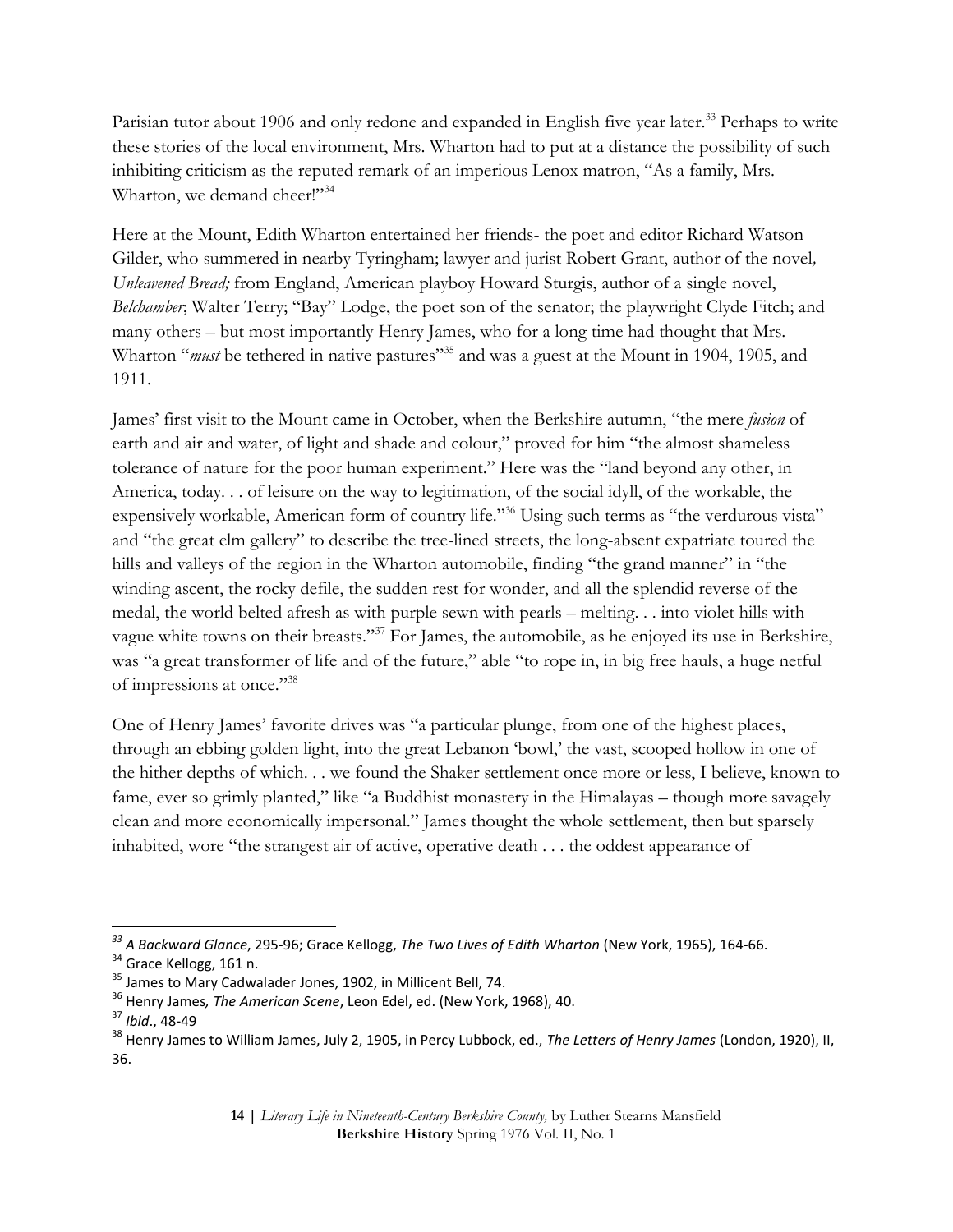mortification made to 'pay.<sup>39</sup> But for James the decay of the Shaker community represented not New England, but New York, which seemed "a looser, shabbier, perhaps even rowdier world."

The automobile made a major difference for literary and other visitors to Berkshire by increasing accessibility and expanding horizons. Even Henry Adams, kept from his usual summer in France by the war, was happy in 1916 to rent for six summer months Ashintully, the huge Tytus estate in Tyringham, with many of his friends within easy reach by car. He wrote one of his English correspondents:

Indeed this summer I have the swellest house and the most guests I ever did have, and feel like a small stockbroker who has made money; - only I have not made money, but spent it.<sup>40</sup>

Another letter reporting the visit of brother Brooks Adams and his wife, also mentioned what was apparently a typical activity of the summer:

Yesterday I was assumed in driving over to Harry White's . . . to meet old Joe Choate there, now eighty-three, and we old people could abuse all our juniors.<sup>41</sup>

White lived then at Elm Court, just south of Lenox and Choate had obviously come up from Naumkeag, Henry Adams, who called himself "stable companion to statesmen," and these two former ambassadors doubtless enjoyed criticizing the diplomacy which had permitted World War I. When age had reduced or even eliminated the urge and physical strength for writing, proximity in a delightful summer setting permitted vis-à-vis conversation. The automobile, indeed, made many differences for literary and other visitors to Berkshire. Its widespread use marked the end of the nineteenth century more meaningfully than any date on the calendar.

Writing under the pseudonym of "Godfrey Greylock" in 1852, J.E. A. Smith, the young poet friend of the Melvilles and the Morewoods, prefaced his volume, *Taghconic*, with a dedication to "Summer Ramblers on the Berkshire Hills," in which he listed the charms the county offered:

If the traveler. . . asks for a retreat among wild picturesque scenery, adorned by much that is pleasant and refined in his city life, but far removed from its heat and turmoil; where he can draw closer the silken cord of social intercourse, and yet throw loose some of its galling chains; where nature ennobles by her greatness but never chills with a frown, he may find it all amid the varied beauty of the Berkshire Hills.<sup>42</sup>

<sup>&</sup>lt;sup>39</sup> Henry James, The American Scene, 49.

<sup>&</sup>lt;sup>40</sup> Henry Adams to Charles Milne Gaskell, October 3, 1916, in Worthington C. Ford, ed., Letters of Henry Adams (1892-1918), (Boston, 1938), 641.

 $^{41}$  Henry Adams to Charles Milne Gaskell, July 10, 1916, in W.C. Ford, ed., 640.

<sup>42</sup> Joesph E. A. Smith Taghonic: *The Romance and Beauty of the Hills* (Boston, 1852). See also account of meeting Melville and Hawthorne in 1879 edition of this book, p. 318.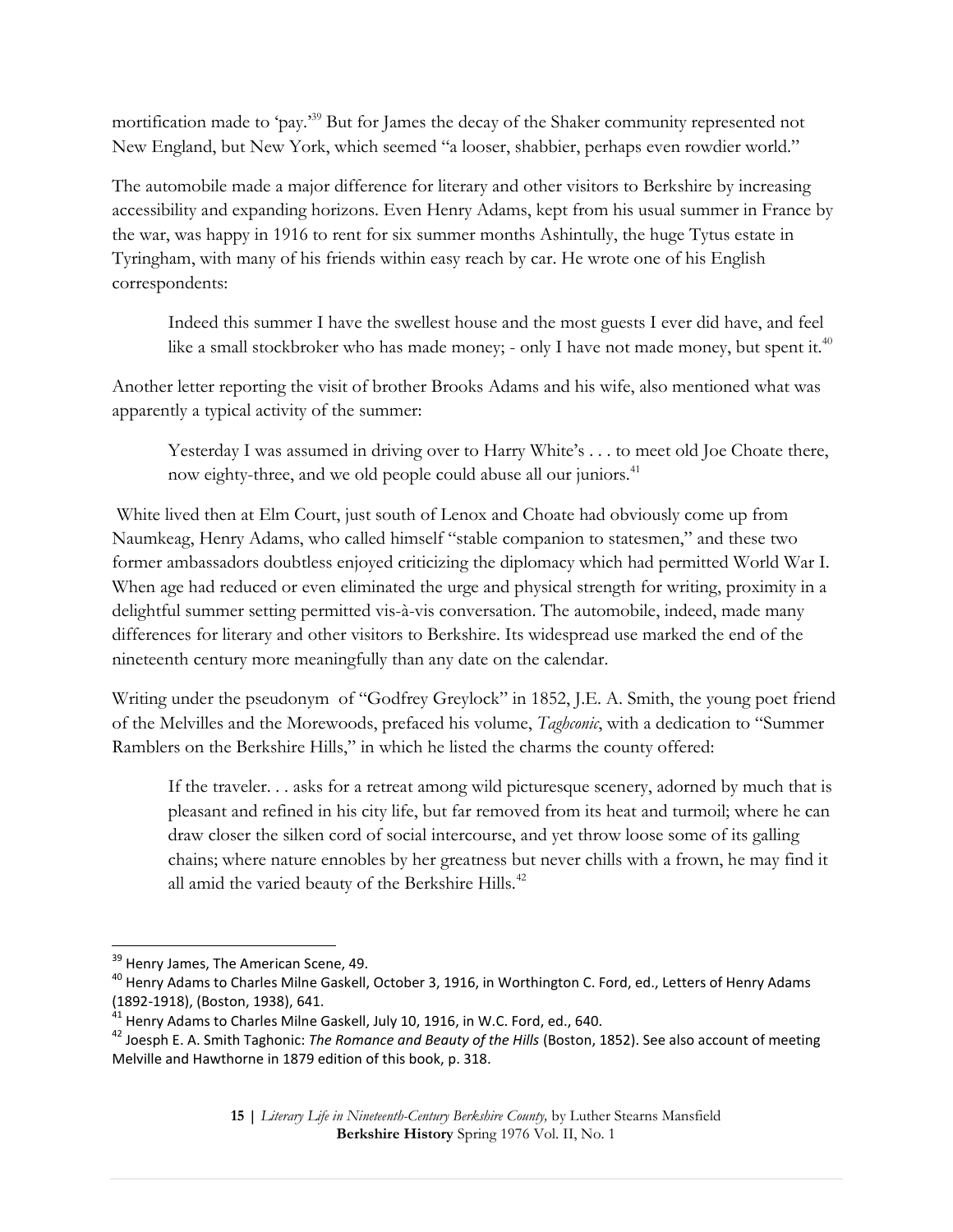More prosaically Evert Duyckinck had in 1851 praised the Melville family's way of life in Pittsfield: "simple and excellent with country nature and city taste."<sup>43</sup>

No literary visitor or resident was unresponsive to the nature of the region. For William Cullen Bryant, while still a Berkshirite, "The groves were God's first temples," but the "various language" which Nature spoke to him was perhaps best expressed in the invocation to his poem, "Monument Mountain" :

Thou who wouldst see the lovely and the wild Mingled in harmony on Nature's face, Ascend our rocky mountains. Let thy foot Fail not with weariness, for on their tops The beauty and the majesty of earth, Spread wide beneath, shall make thee to forget The steep and toilsome way. There, as thou stand'st, The haunts of men below thee, and around The mountain-summits, thy expanding heart Shall feel a kindred with that loftier world To which thou art translated, and partake The enlargement of thy vision . . .

For inspiration and refreshment, for communion with the "visible forms" of nature and with friends – the one making easier the other – for intimacy, the casual visitor and the literary man alike came to Berkshire. Intimacy was the main feature of the 1850 Monument Mountain picnic and the "battle of lions" that followed at Dudley Field's dinner in Laurel Cottage – an occasion for Holmes, Hawthorne, Melville, and others to argue and laugh together, with mutual stimulation.

After Edith Wharton had settled at the Mount, intimacy of a slightly different, but no less significant, order characterized the small assemblies of friends under the striped awning of the terrace, gathered perhaps for "literary rough-and-tumbles," as the hostess called them, perhaps to hear Henry James read poetry. Mrs. Wharton recorded two memorable evenings:

… I had never heard Henry James read aloud – or known that he enjoyed doing so – till one night some one alluded to Emily Bronte's poems, and I said I had never read

 $^{43}$  Evert A. Duyckinck to his wife, August 7, 1851.

**<sup>16</sup> |** *Literary Life in Nineteenth-Century Berkshire County,* by Luther Stearns Mansfield **Berkshire History** Spring 1976 Vol. II, No. 1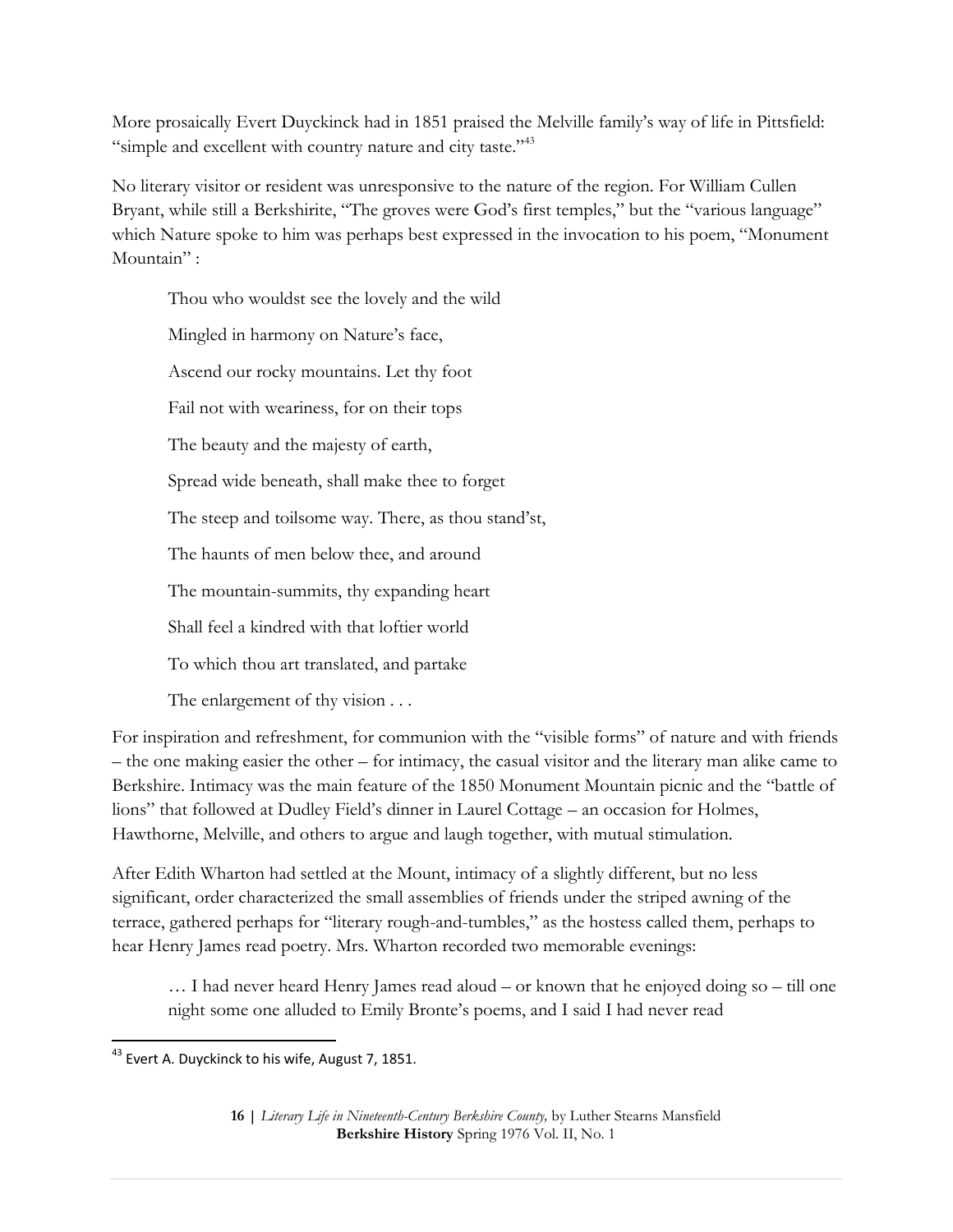"Remembrance." Immediately he took the volume from my hand . . . . I had never before heard poetry read as he read it; and I never heard it since. He chanted it, And he was not afraid to chant it, as many good readers are, who, though they instinctively feel that that the genius of the English poetical idiom requires it to be spoken *as poetry,* are yet afraid of yielding to their instinct because the present-day fashion is to chatter high verse as though it were colloquial prose. James, on the contrary, far from shirking the rhythmic emphasis, gave it full expression. His stammer ceased as by magic as soon as he began to read, and his ear, so sensitive to the convolutions of an intricate prose style, never allowed him to falter over the most complex prosody, but swept him forward on great rollers of sound till the full weight of his voice fell on the last cadence . . . unaffected by fashion or elocutionary artifice. . . . . Another day some one spoke of Whitman, and it was a joy to me to discover that James thought him, as I did, the greatest American poets. "Leaves of Grass" was put into his hands, and all that evening we sat rapt while he wandered from "The Song of Myself" to "When Lilacs Last in the Dooryard Bloom'd" (when he read "Lovely and soothing Death" his voice filed the hushed room like an organ adagio), and thence let himself be lured on to the mysterious music of "Out of the Cradle Endlessly Rocking," reading, or rather crooning it in a mood of subdued ecstasy till the fivefold invocation to Death tolled out like the knocks in the opening bars of the Fifth Symphony.<sup>44</sup>

Whereto answering, the sea,

Delaying not, hurrying not,

Whispered me through the night, and very plainly before daybreak,

Lisped to me the low and delicious word death,

And again death, death, death, death,

Hissing melodious, neither like the bird nor like my aroused child's heart,

But edging near as privately for me rustling at my feet,

Creeping thence steadily up to my ears and leaving me

Softly all over,

 $\overline{\phantom{a}}$ 

Death, death, death, death, death.

After this touching recital, in what Mrs. Wharton called "one of his sudden humorous drops from the heights," Henry James – still talking of Whitman – "flung up his hands and cried out with the old stammer and twinkle: 'Oh, yes, a great genius; undoubtedly a very great genius! Only one cannot help deploring his too-extensive acquaintance with the foreign languages."

<sup>44</sup> Edith Wharton, *A Backward Glance*, 185-86.

**<sup>17</sup> |** *Literary Life in Nineteenth-Century Berkshire County,* by Luther Stearns Mansfield **Berkshire History** Spring 1976 Vol. II, No. 1